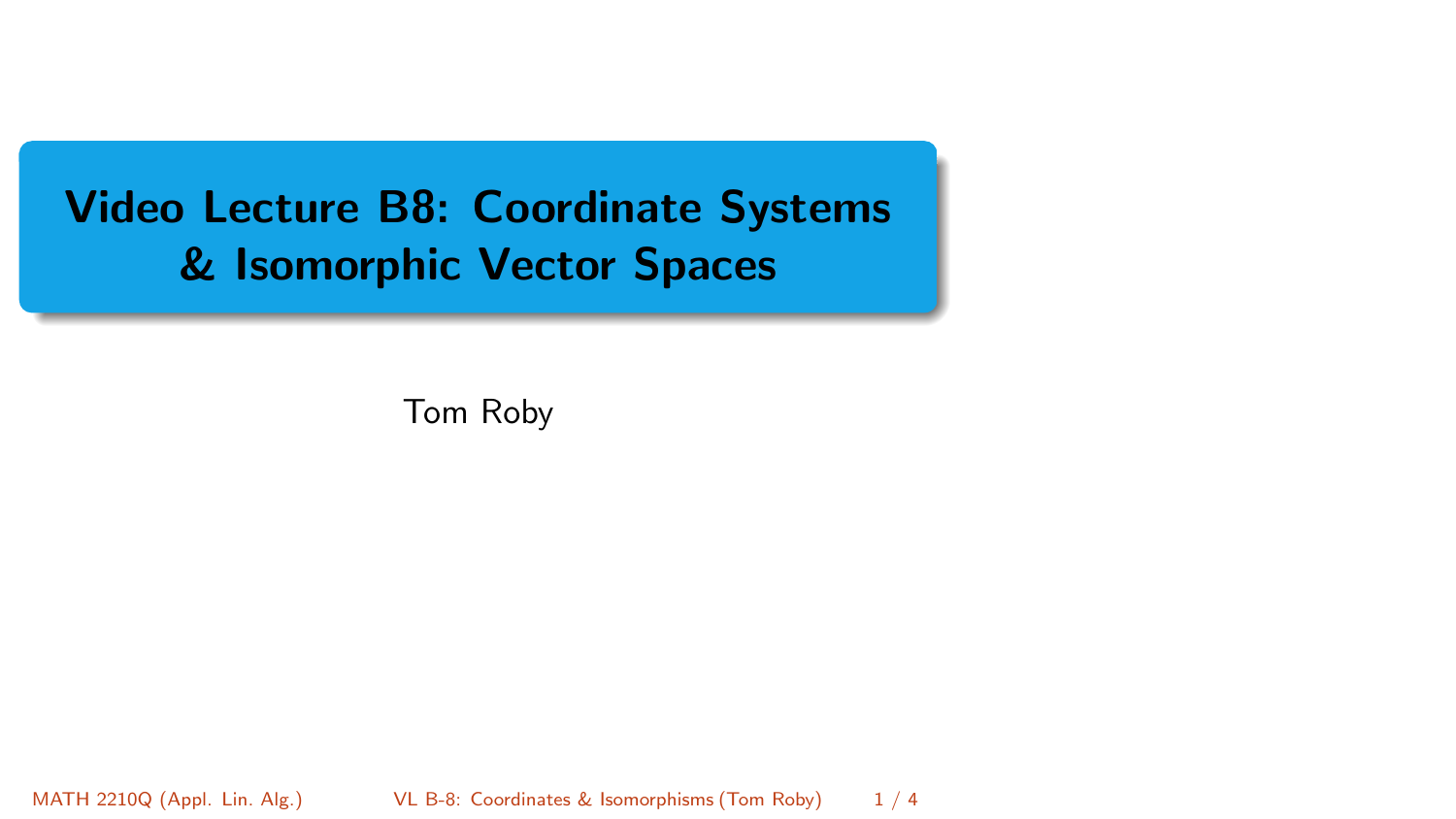## Outline & Objectives

- $\bullet$  Harness the notion of *B-coordinates* for vectors in arbitrary vector spaces  $V$  to show *(linear)* isomorphisms between different vector spaces.
- In particular, if V has a basis B of cardinality n, then V is isomorphic to  $\mathbb{R}^n$ .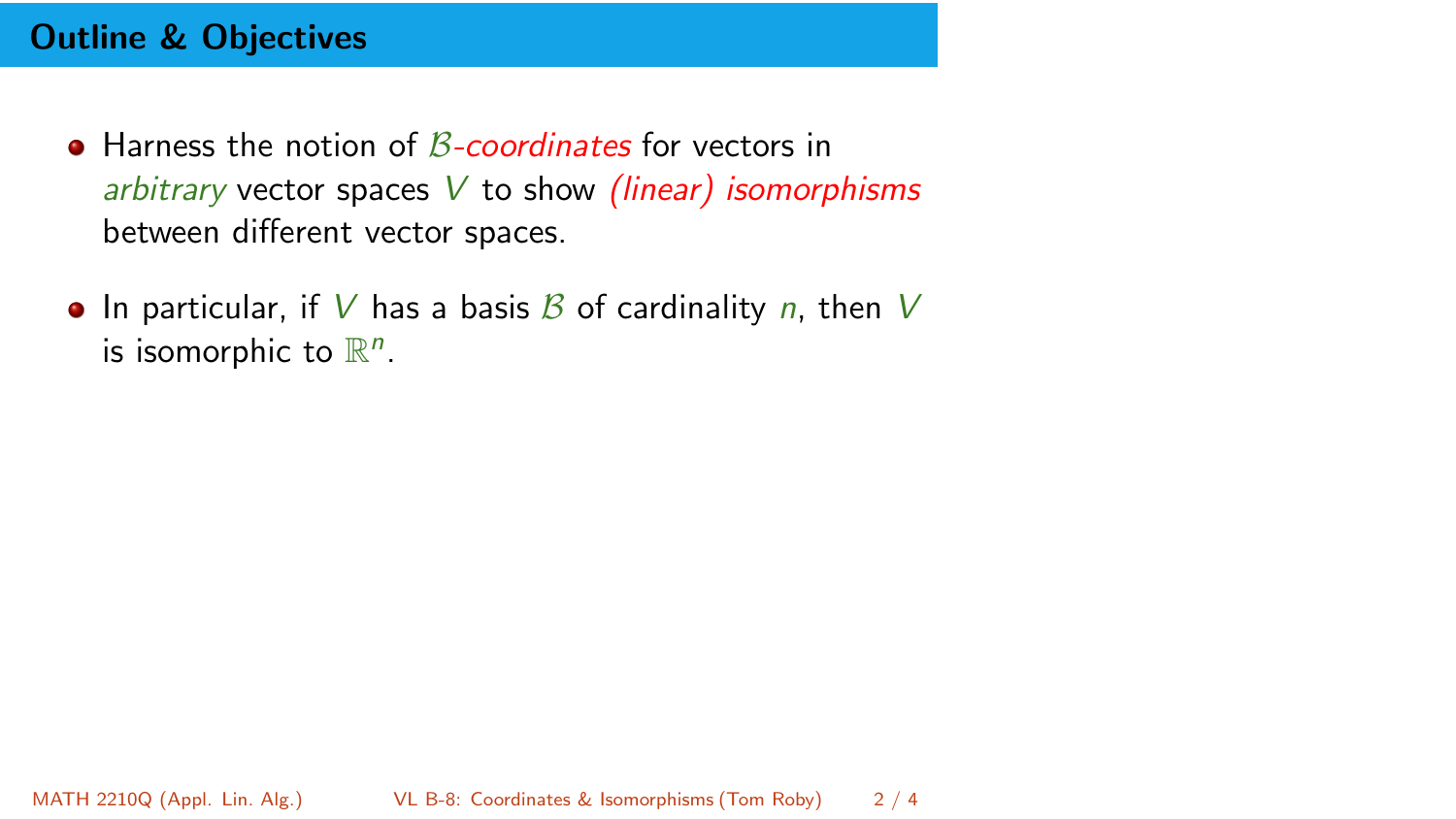# The Coordinate Mapping

#### **Theorem**

Let 
$$
B = {\overrightarrow{b_1}, ..., \overrightarrow{b_n}}
$$
 be a basis for V. Then the coordinate map  
\n $\varphi$  given by  $\vec{x} = c_1 \vec{b_1} + \cdots + c_n \vec{b_n} \stackrel{\varphi}{\mapsto} [x]_B = \begin{bmatrix} c_1 \\ c_2 \\ \vdots \\ c_n \end{bmatrix}$  is a 1-1 and onto  
\nlinear transformation from V to  $\mathbb{R}^n$ .

$$
\mathbb{P}_2 \text{ has basis } \mathcal{P}: \{1, t, t^2\}. \text{ Then}
$$
\n
$$
\vec{g}(t) = c + bt + at^2 \stackrel{\varphi}{\mapsto} \begin{bmatrix} c \\ b \\ a \end{bmatrix} \in \mathbb{R}^3. \text{ Suppose } \vec{h}(t) = f + et + dt^2.
$$
\nWhat are  $\mathcal{P}\text{-coordinates of } \vec{g}(t) + \vec{h}(t)$ ?  $\mathbb{P}_2$  also has basis\n
$$
\mathcal{Q} = \{\vec{q}_1(t) = 1, \vec{q}_2(t) = 1 + t, \vec{q}_3(t) = 1 + t + t^2\}.
$$
 What are  $\mathcal{Q}\text{-coordinates of } 2 - 5t + 3t^2$ ?

MATH 2210Q (Appl. Lin. Alg.) [VL B-8: Coordinates & Isomorphisms](#page-0-0) (Tom Roby) 3 / 4